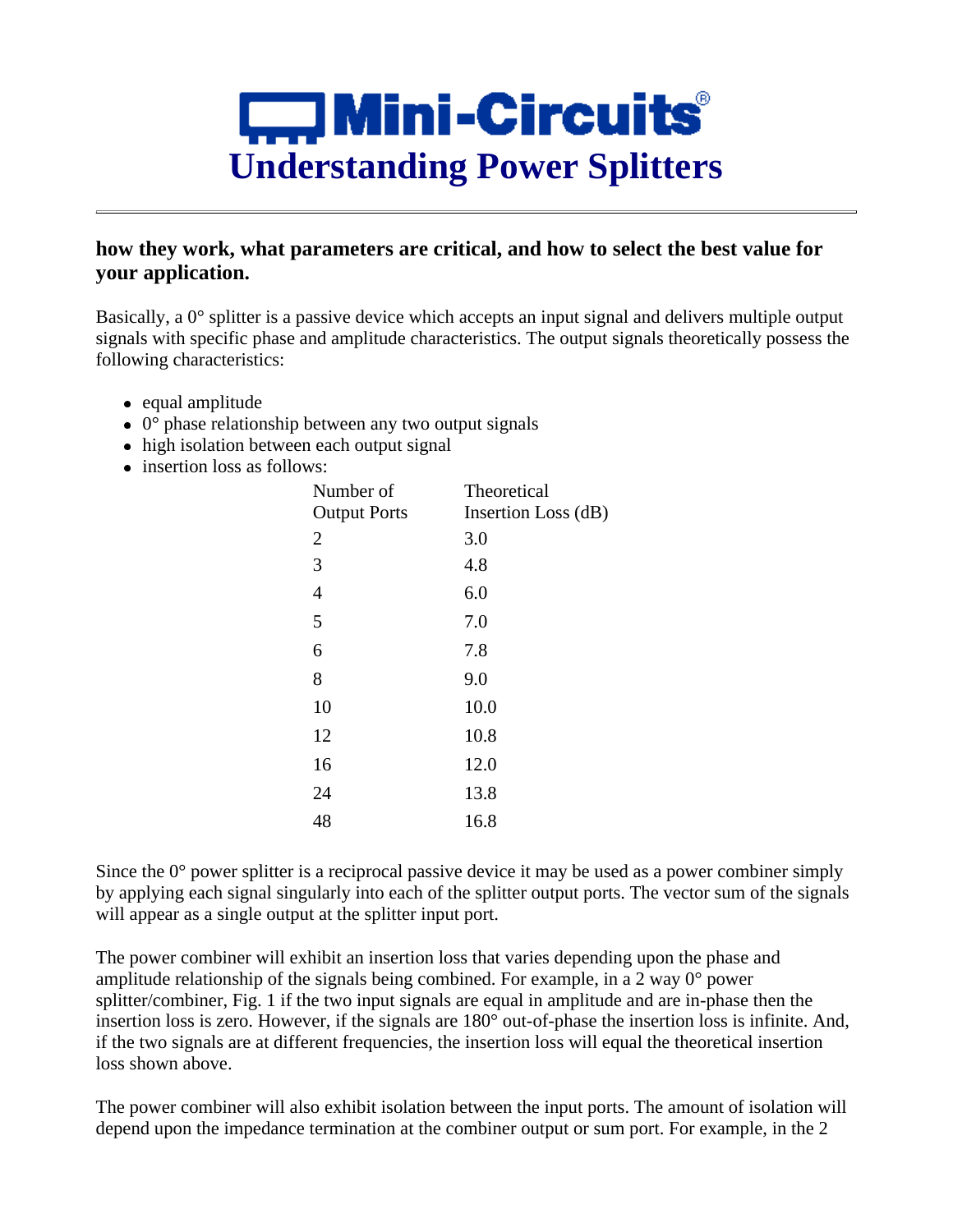way 0° power splitter/combiner of Fig. 1 if port S is open then the isolation between ports A and B would be 6dB. And, if port S is terminated by a matched impedance (for maximum power transfer) then the isolation between ports A and B would be infinite.



*1. When used as a 0° power splitter, the input is applied to port S and equal outputs appear at ports A and B. When used as a power combiner, both inputs are applied to ports A and B and the sum taken from port S.*

The following signal processing functions can be accomplished by power splitter/combiners:

- 1. Add or subtract signals vectorially.
- 2. Obtain multi in-phase output signals proportional to the level of a common input signal.
- 3. Split an input signal into multi-outputs.
- 4. Combine signals from different sources to obtain a single port output.
- 5. Provide a capability to obtain RF logic arrangements.

## **let's analyze a basic power slitter**



*1A. Basic 2 way 0° power splitter, simple "T".*

The most basic form of a power splitter is a simple "T" connection, which has one input and two outputs. If the "T" is mechanically symmetrical, a signal applied to the input will be divided into two output signals, equal in amplitude and phase. The arrangement is simple and it works, with limitations.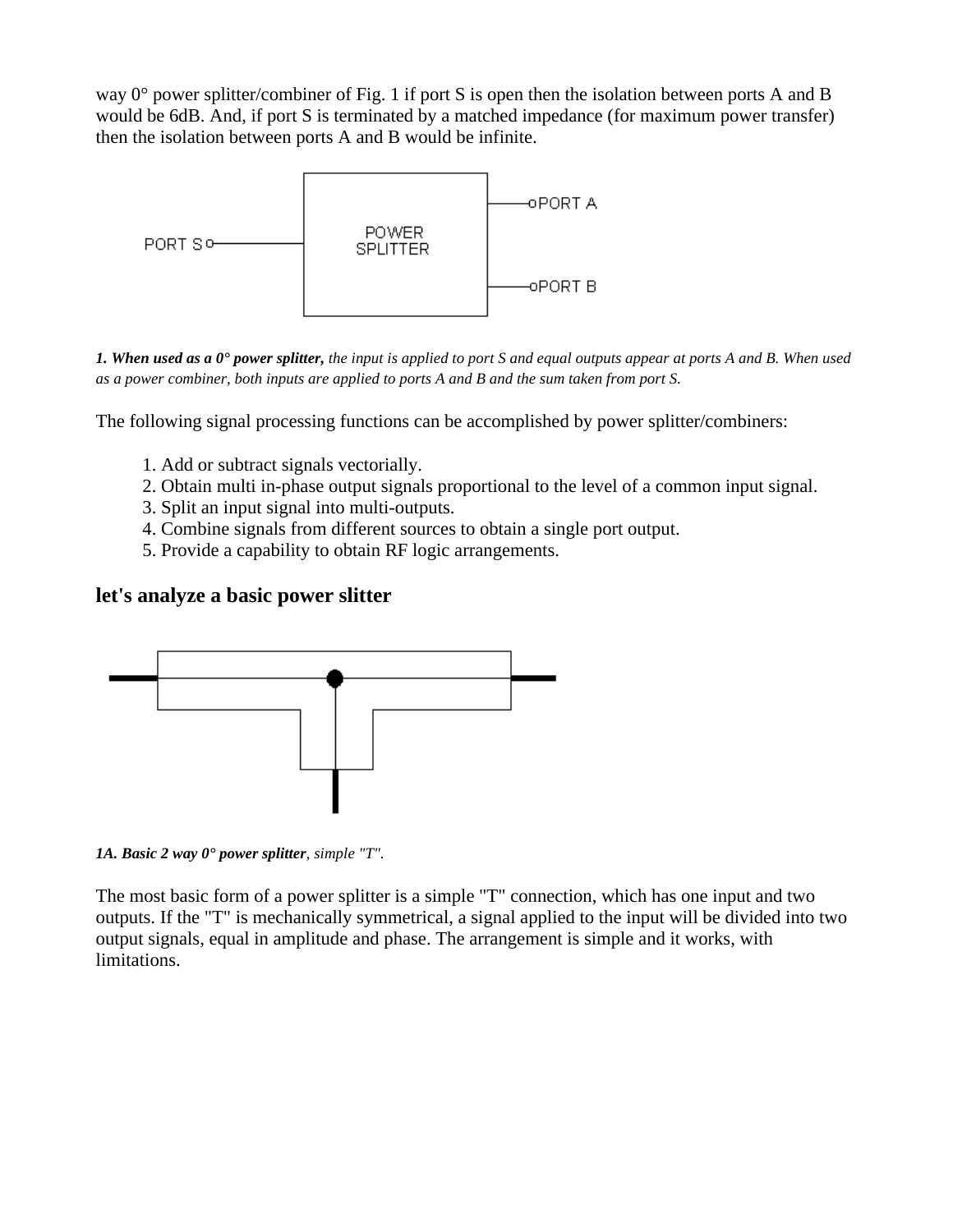

*2. In two-way splitter/combiner, equal and opposite currents flow through the internal resistor and transformer, cancel each other, and provide high isolation between ports A and B.*

The two obvious limitations are impedance mismatch and poor isolation. In a 50-ohm system, each output would be connected to a 50-ohm impedance, thus offering a 25-ohm impedance to the input port. Thus, the impedance looking into the common or input port would present a mismatch in a 50 ohm system. To correct this mismatch, a 25 to 50-ohm matching transformer would be necessary for the simple "T".

Now, consider the second serious limitation of a simple "T", poor isolation. Suppose, for example, that two antennas were fed to a receiver input using a simple "T" as a combiner. If one antenna appears as a short at its resonant frequency, it would load down the other antenna and, in effect, wipe out the receiver input. However, a properly designed power combiner would provide high isolation between inputs so that the antenna "short condition" at one input would have little influence on the other input and would cause approximately a 3:1 VSWR mismatch at the output port, in this case, the receiver input.

In a simple "T" circuit power combiner the isolation between input ports will depend upon the impedance termination at the output port. If the output port is open then the input ports would have zero isolation between them. And, if the output port is terminated by a matched impedance the isolation would be 3dB.

Improving upon the simple "T" circuit, consider the basic lumped element power splitter/combiner circuit of Fig. 2. The transformer has an equal number of turns from the center tap to each end. Therefore, as an auto transformer (2 to 1 turns. ratio) the impedance across the output ends is 4 times larger than the impedance across the center tap to one end.

Let's examine how this circuit enables high isolation between ports A and B. As a power combiner, an input signal applied to port A will cause a current to flow through the transformer and experience a 180° phase shift by the time it arrives at port B. Similarly, a current will also flow through the resistor, R int and will not experience a phase shift by the time it arrives at port B. When R int equals the impedance value across the transformer ends then, the currents appearing at port B will be equal in amplitude but opposite in phase and cancel. The net result is that no voltage appears at port B from the input signal applied at port A. Thus, there is theoretically infinite isolation between the ports.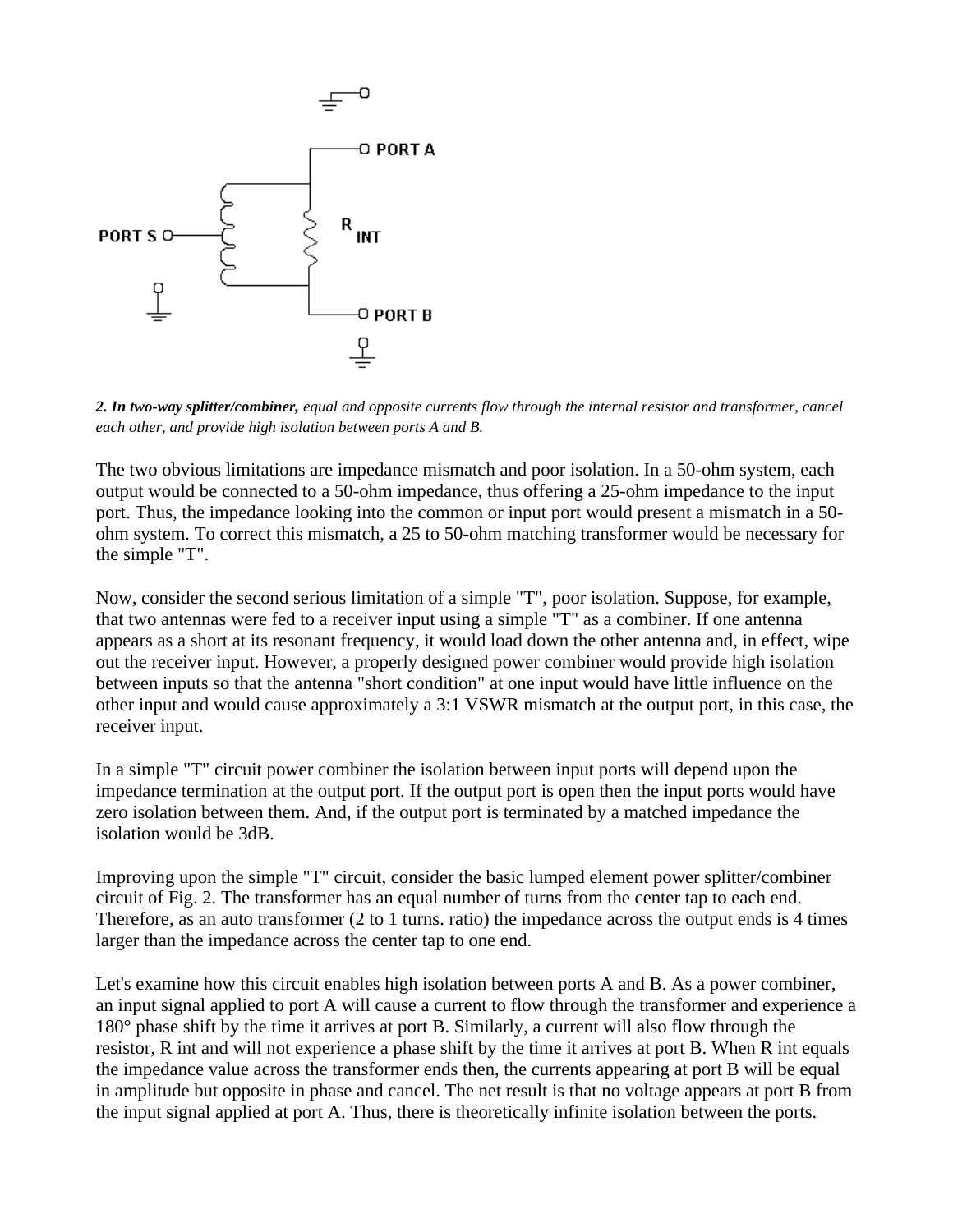Further examining the circuit of Fig. 2, let's determine the theoretical insertion loss between port S and ports A and B. As a power splitter, a signal applied at port S will be split so that identical signals appear at ports A and B, due to the circuit symmetry. If the impedance values are matched then maximum power transfer will take place and half the input power would appear at each port resulting in a 3dB theoretical loss at each port. Furthermore, under the conditions described the circuit is lossless since the voltage across R int is zero.

Let's take an example to illustrate the concepts described. Suppose we have a 50 ohm system so that ports A and B are each terminated in 50 ohms. They appear across the transformer in series so that a 100 ohm transformer impedance is required for optimum power match. Since the transformer has a 4 to 1 impedance ratio, the impedance at port S is 25 ohms. In this example we must add a 2 to 1 (50 to 25 ohm) transformer at port S so that the S port impedance is matched to the 50 ohm system. Remembering the value of R int equals the transformer impedance (to obtain maximum isolation), R int equals 100 ohms. We have now completely specified the circuit values of the 50 ohm 2 way 0° power splitter.

## **mismatch effect on isolation**

Consider the ideal situation in a two-way power combiner where there is infinite isolation between the two input ports. A signal applied to port A will be routed to port S, minus a 3 dB loss in the internal resistor; since isolation is perfect, none of the input signal will reach the other input port. Now, if port S is properly terminated, the sum signals will be absorbed and nothing will be reflected back to the input ports. Fine, as long as port S is properly terminated and thus no mismatch.

Now, let's consider two examples of mismatch at port S, one slight and another large. Assume  $a + 20$ dBm signal is applied to port A; with perfect isolation, none of this signal reaches port B. Since there is a 3 dB loss between input A and port S due to the loss in the internal resistor, + 17 dBm arrives at port S ignoring any slight transformer loss. If a slight impedance mismatch exists at port S, which causes a -20 dB signal reflection, then a signal of -3 dBm  $(+17 \text{ dBm}$  attenuated by 20 dB) is sent back to ports A and B. This -3 dBm signal experiences a 3 dB loss as it is fed to port B, and the mismatch has now resulted in a -6 dB signal at input B from port A. Now isolation between both input ports is not infinite; there is  $a + 20$  dBm signal at port A and  $a - 6$  dBm signal at port B for an isolation of 26 dB. Reason? Slight impedance mismatch at port S.

What about a more serious mismatch? Suppose the  $+17$  dBm signal arrives at port S and a mismatch produces a -10 dB signal reflection. Now  $+7$  dBm is fed back to port B ( $+17$  dBm with 10 dB loss); add the additional return 3 dB loss, and a +4 dBm signal appears at port B. Now isolation is only 16 dB, the difference between port A's 20 dBm and the 4 dBm signal at port B due to the mismatch.

Important point: make sure port S is properly matched to eliminate reflections and thus maintain high isolation. Mismatch at either port A or B is not critical if port S of a power combiner is properly matched. If cancellation through the transformer and internal resistor is taking place, there will not be any voltage drop across port A and B and thus no effect on isolation.

Let's take it one step further and assume port S and port A are properly terminated but port B is shorted. As a power combiner, port A would still be isolated from port B and "would not see the short at port B." However, the impedance looking into the S port of the power combiner would be lower. As an example, for a 50 ohm power combiner the impedance at the S port would change from 25 ohms to 8 1/3 ohms as the termination impedance at port B changes from 50 ohms to a short.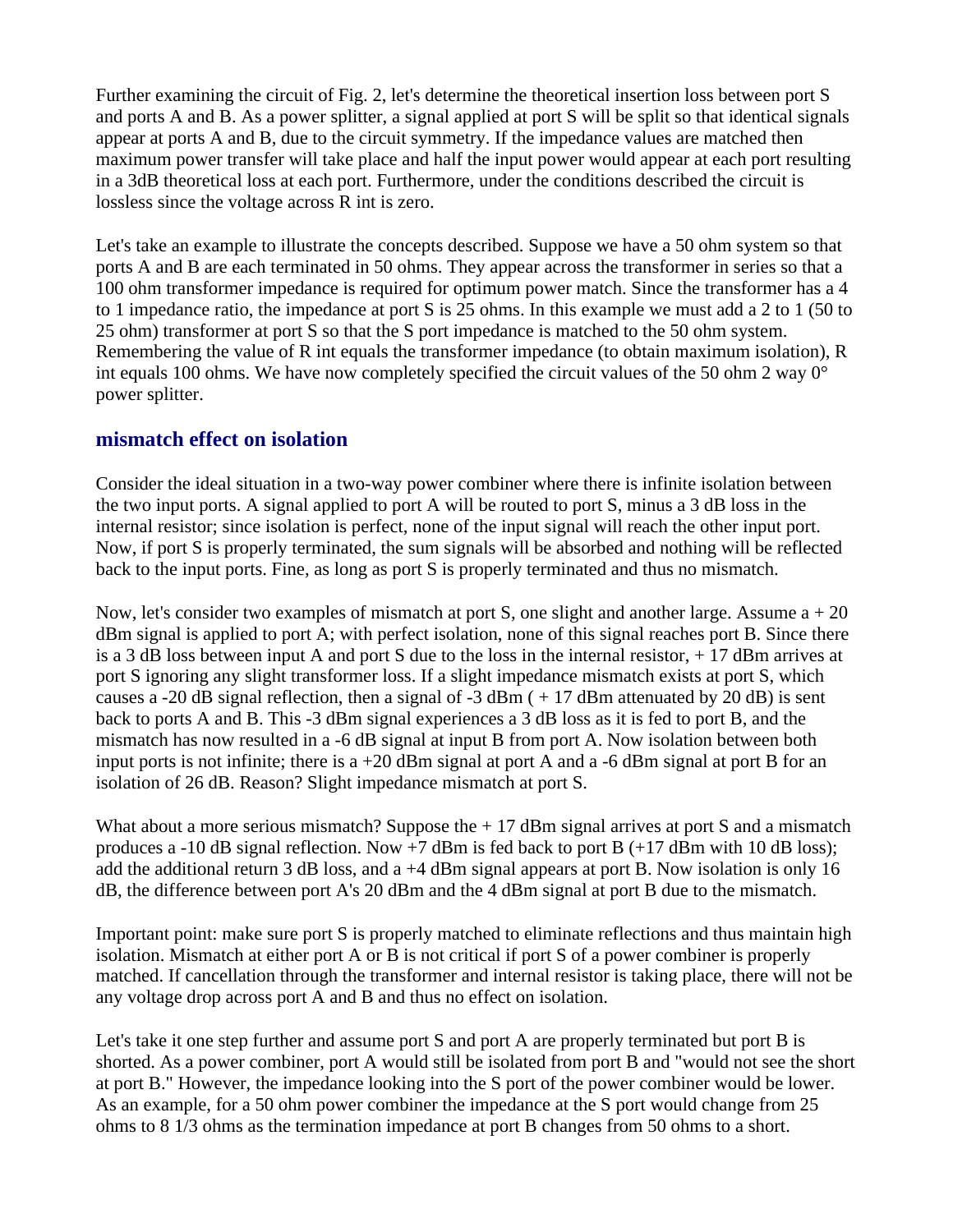### **mismatch effect on insertion loss**

For the power splitter of Fig. 2, consider the situation where one output port, B, is shorted. A signal applied to port S would result in half the power appearing at each port, A and B. Since port B is shorted, all the power appearing there would be reflected back into the power splitter. Half of this power reflected would be dissipated in the internal resistor and the other half would appear at port S. The power loss within the power splitter would therefore be 1/4 or 6dB below the signal power originally applied to port S.

In practical power splitter/combiner where R int does not exactly equal the impedance across the transformer, there would be less than a 3dB loss at port A because part of the reflected power from port B would appear at port A.

# **what limits the power rating?**

The power handling capability of a power splitter/combiner is basically determined by the internal resistor across the transformer and the transformer's core and wire size. When used as power splitter, the core of the transformer may saturate at the lower frequency end of the operating band if the designated power rating is exceeded; signal distortion and reduction in isolation may result. At high RF frequencies, usually small diameter wire is used thus limiting the safe current level that can flow before failure. In a power combiner application, the power loss across the internal resistor must also be considered in addition to the transformer core effects. For example, in a 2 way power combiner, the internal resistor must be able to dissipate half the power applied to each port. The specifications for the internal load dissipation rating for each power combiner N way group is given on the individual specification pages.

If an application demands an internal resistor power rating larger than available as a standard catalog item, Mini-Circuits can supply a unit without an internal resistor. And a higher power rating resistor can be outboarded. Of course, the performance of the final combination will depend on the external resistor's characteristics, the way it is wired, and its capacitance to the board on which it is mounted.

#### **how to measure isolation**

The isolation of the two-way splitter is obtained by measuring the attenuation between ports A and B when the common port is terminated in the correct value of impedance, generally 50 ohms. An RF generator signal is applied to port A and an RF voltmeter reading is taken at port B. The difference in dB represents the isolation between the two ports.

When high isolations are encountered, in the range of 50 dB, the accuracy of the measurement can be improved by replacing the RF voltmeter with a spectrum analyzer and/or by inserting a filter between the port A (or B) and the RF voltmeter. The filter reduces the effects of harmonics from the RF generator. This is especially significant when the isolation of the power splitter/combiner differs by more than 10 dB over the frequency range covering the RF generator frequency and its harmonics.

The technique for measuring isolation of more than a two-way splitter is exactly the same as that just described; just make sure all unused ports are terminated with the appropriate impedance. However, the accuracy of this termination impedance is not very critical since there is usually high isolation between ports.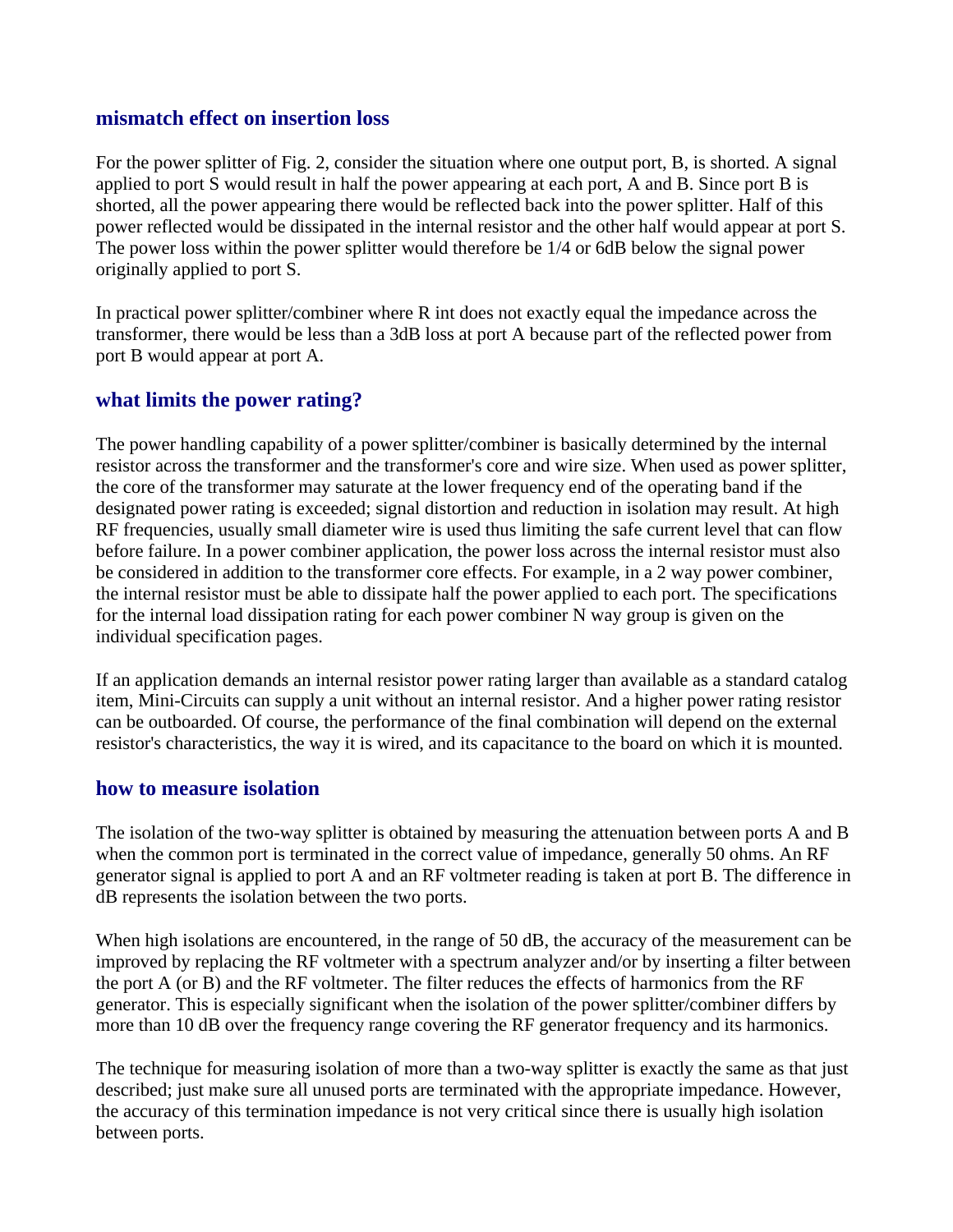

*3. To improve insertion loss measurement, first a 3dB standard attenuation is placed between points A and S, and an RF voltmeter reading is taken. Then the attenuator is removed and the power splitter/combiner is connected to A, B, and S.*

It is quite important, however, that the terminating impedance at the common or S-port be very accurate. Deviations from the correct impedance value will cause significant errors. Typically, a termination impedance with a VSWR of 1.05 to 1 is used at Mini-Circuits for isolation testing.

## **get tight specs at lower cost**

Generally, engineering designs exist in a world of tradeoffs. Mixers, for example, can be designed so that isolation can be improved at the expense of conversion loss; similarly, an amplifier's noise figure can be improved if a reduction in dynamic range can be accepted in exchange.

Not so, fortunately with power splitters. The key parameters are influenced in the same direction during the design stage. A well-designed power splitter will offer high isolation, low insertion loss and good VSWR. You just don't encounter a power splitter with high isolation and poor VSWR, nor high isolation with a poor insertion loss spec. Why? Because poor insertion loss specs generally result from an improper matching transformer (winding not exactly symmetrical) or slight variations in stray capacitances at each end of the transformer; these effects, however, adversely affect insertion loss as well as isolation.

This raises a significant point. There is no need to specify a number of tight spec parameters when you need a power splitter for a particularly stringent requirement. Simply specify a tight improved spec on the key parameter most critical to the task and you'll find the remaining specs will also be upgraded. If you insist on writing tight specs on a number of parameters, you may be paying extra money for a device you would have received anyway. Of course, you can specify one tight parameter, as suggested, and request support data on the other parameters to monitor their characteristics.

In some applications, it is possible for several parameters to be important. In other applications, only one parameter may be considerably significant while others are not. For example, in a power combiner used to add the outputs of two amplifiers, insertion loss is a critical factor while isolation may not be deemed essential.

On the other hand, consider a test setup for two-tone, third-order IM measurement. Here it is common to operate two RF generators that are close to each other in frequency, resulting in one generator "talking to the other" or "pulling." To avoid this measurement pitfall, a power combiner is placed between both RF generators; here the isolation spec is very significant while other parameters, such as phase or amplitude unbalance, have no importance at all.

You can lower your demands, and your cost, by analyzing what parameters must be met while understanding others that can be ignored.